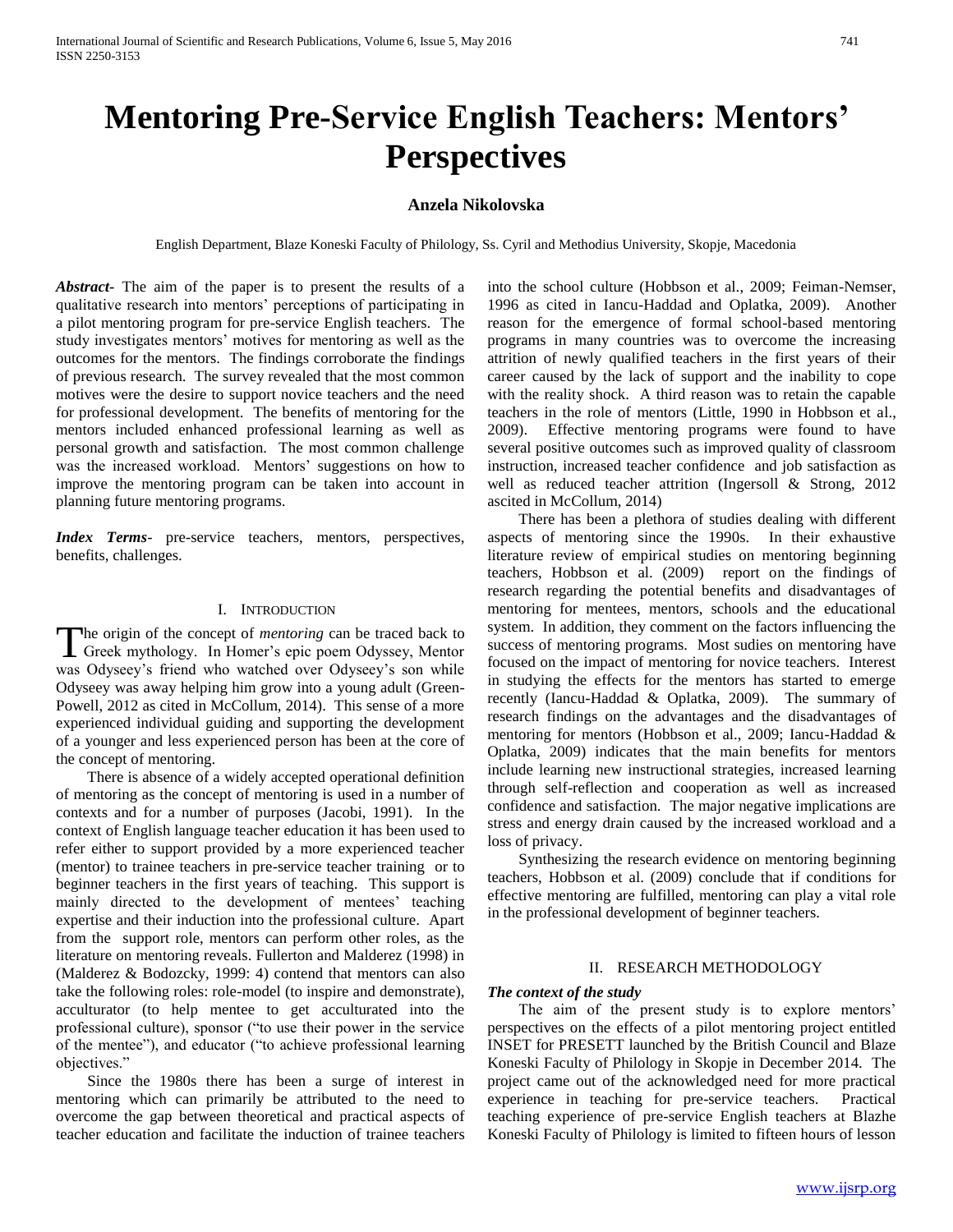observation in the final year and teaching two lessons at either primary or secondary school.

 The main aim of the project was to support the development of professional competencies of pre-service English teachers by engaging them in a formal mentoring scheme. The participants in the project were ten mentors with at least five years of teaching experience as either primary or secondary school teachers, thirty teacher trainees and two University tutors who coordinated the project. Each mentor was assigned three trainees to work with. The selection of mentors was done through nomination by the project coordinators. Some of the mentors had already had some experience in mentoring novice teachers in preparation for the certification exam after the first year of teaching. The rest of the mentors had mentored pre-service teachers who observed their lessons as part of the University Teaching Practicum. Although they did not have any experience in mentoring, a couple of mentors were active members of the English Language Teachers' Association of Macedonia and had already been actively involved in many of its activities. The trainees had all joined the project on a voluntary basis.

 The project centered around the following activities: a twoday mentor training delivered by the project coordinators and six observation cycles for each mentor-mentee pair. Each cycle consisted of two classes taught by the mentor and observed by the mentee, two team-teaching sessions collaboratively planned and taught by each mentor-mentee pair and two classes taught by the mentee and observed by the mentor. Learning by reflecting on teaching was facilitated throughout the mentoring arrangement. Each lesson observation was followed by a postlesson discussion (PLD) and the main points were summarized in a PLD form. Reflecting on the lessons observed and taught was guided by filling in observation and self-assessment forms. In addition, the mentors reflected on mentees' overall progress by completing a final report. All of these reflection forms made up the mentees' portfolios.

#### *Objectives and research questions*

 The purpose of this qualitative method study was to examine mentors' perspectives on the mentoring experience during the pilot mentoring project INSET for PRESETT which took place between December 2014 and June 2015. The research focused on the following research questions:

- 1. What are mentors' motives for participating in the mentoring project?
- 2. What are the perceived benefits and challenges of mentoring for the mentors?

## *Data collection and procedure*

 The data were collected by an online survey and informal interviews with some of the mentors. The questionnaire for the mentors designed for this study consisted of 8 open-ended questions (see Appendix). In case additional information was needed on some of the questions, informal interviews were carried out with some of the mentors. The survey respones were coded to identify themes which were then categorized and analyzed. We focused on the themes pertinent to the research questions.

#### *Participants*

 The participants in the survey were 22 pre-service teachers (one male and 21 female) and 8 mentors (all female) who were involved in the INSET for PRESETT mentoring project.

### III. RESULTS AND DISCUSSION

#### *1.Mentors' motives for participating in the mentoring project*

 The aim of first research question was to investigate what motivated teachers to become mentors. In order to understand the context of the study, we find it necessary to point out that during the project, the mentors were not relieved of their regular teaching duties.

 Empathizing with pre-service teachers' needs for assistance seemed to be the dominant motive. Most of the mentors perceived mentoring as an opportunity to help novice teachers by sharing their knowledge and experience as more experienced teachers. Some illustrative quotations are provided below:

 "I know that every novice teacher needs a helping hand...and I can do something about it...share my knowledge and personal experience and feel useful."

 "I want to help other teachers define their individual goals and find ways to achieve them."

 "...to help young people achieve their potential and discover their strengths."

 Here are some additional comments in response to this question:

 "...the mentor has the potential to change a young person's life."

 "...the mentor contributes to building better, more stable and confident teachers."

 "...mentoring is a way to give back something to the teaching profession."

 Another motive emerging from the responses stemmed from the need for continuing professional development. Six of the mentors who participated in the survey mentioned that they had decided to become mentors for professional development reasons. Responses that were indicative of this motive included: **"...**to refresh my knowledge of methodology...and keep up with the latest teaching methods and approaches.'

"...to learn something new and challenging..."

"...beacause I value professional development."

"...for ongoing learning and growth."

 One teacher-mentor was aware that mentoring would inspire her to do research-based teaching and become more self-aware as a teacher.

 Another mentor believed that mentoring would be beneficial not only for her personal development but would also bring about acknowledgement for the school.

 Insight into mentors' motives for participating in the mentoring program was also gained from the answers to the fourth question (What did you think you would gain from mentoring?). Developing professionally was again the most frequent theme, as illustrated by the following quotations:

 "...to gain a different perspective on my own teaching skills...to further develop as a teacher."

 "...to observe new effective teaching models...to improve teaching styles over time...learn by putting knowledge to practice."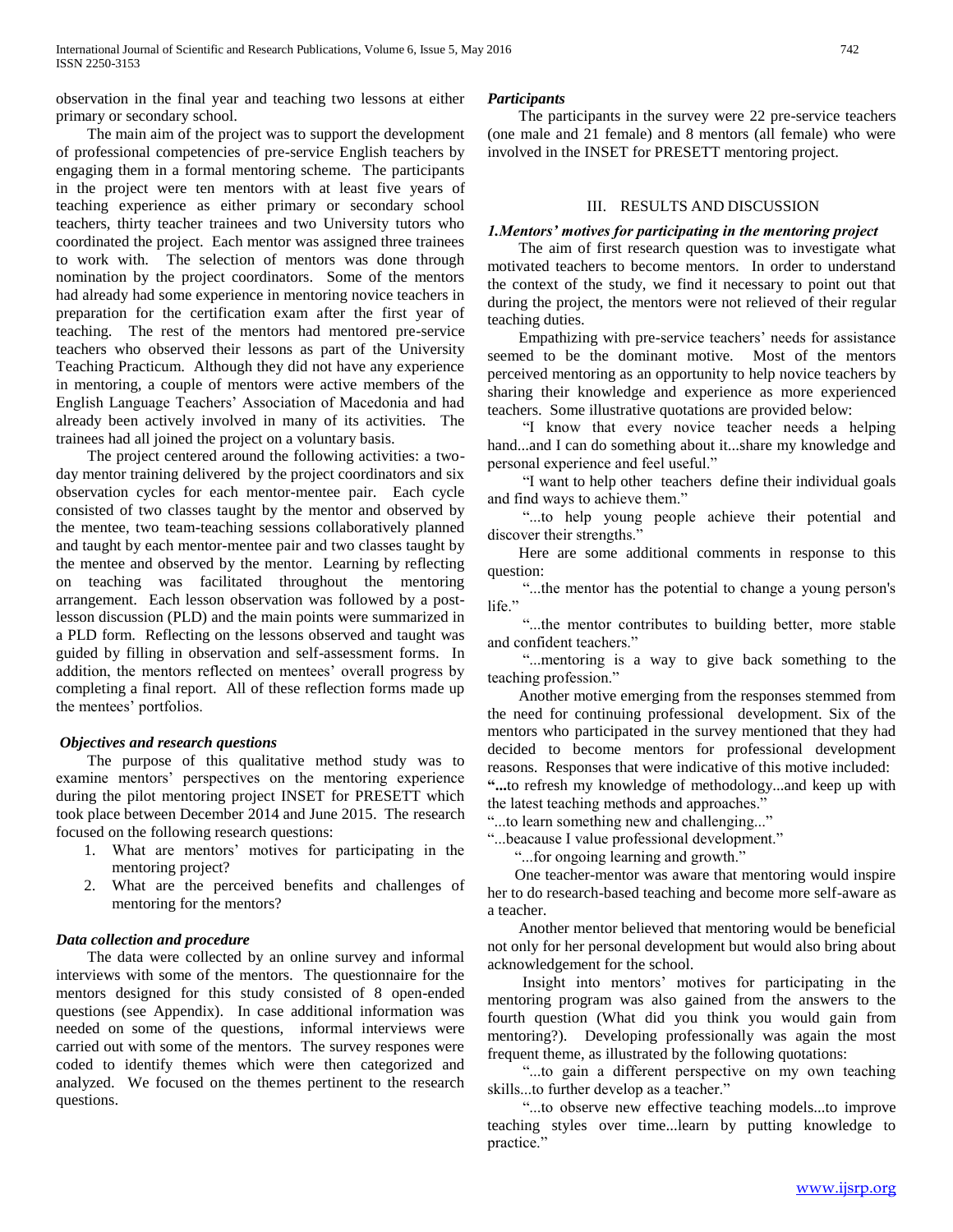"...to develop active listening and consultation skills." Mentors' motives for participating in the INSET for PRESETT mentoring program reported in this study echo the findings of previous research. Iancu-Haddad and Oplatka (2009) have also found that the key factors motivating teachers to become mentors were: an altruistic attitude to help novice teachers based on mentors' personal experience as novice teachers and a belief that mentoring could improve their school and the school system.

## *2. The perceived benefits and challenges of mentoring for mentors*

#### *2.1. The benefits*

 As the synthesis of research on mentoring has shown, mentors can benefit from mentoring in a number of ways (Iancu-Haddad and Oplatka, 2009; Hobbson et al., 2009). Mentoring provides mentors with opportunities for professional learning by critical reflection on their own teaching and by observing mentees employ new teaching techniques and strategies. The impact of mentoring on the learning of mentors is also evident in mentors' heightened awareness of their strengths and weaknesses as well as their professional needs. The increased interaction with mentees and university tutors leads to improved relationship with colleagues and students as well as enhanced communication skills. Collaborating with colleagues and sharing knowledge and experience has been associated with a reduced feeling of isolation often felt by practicing teachers. In addition, engaging in mentoring arrangements has been reported to create a feeling of increased self-confidence and job satisfaction.

 The findings of the present study largely echo the findings of previous research outlined above. The major contributions of mentoring for the mentors were found to be both professional and personal.

 All of the mentors have addmitted that they had improved their teaching skills and enriched their repertoir of teaching techniques with new ideas by observing mentees' teaching. The following quotations illustrate this feeling of professional growth:

 "Mentoring has turned me into a better teacher, learning new ways of teaching and getting new ideas..."

"...increased learning...and teaching performance."

 "I enriched my professional portfolio and ... my teaching experience. I met wonderful and enthusiastic new teachers with fresh ideas and techniques."

 "...I learnt a lot of interesting activities and I realized what I need to change as a teacher."

 In the same vein, one mentor emphasized that mentoring had provided her with opportunities for "close collaboration, shared challenges and a sense of achievement...".

 Another important learning outcome for the mentors derived from engaging in critical self-reflection on their own practice. Creating opportunities for reflecting on teaching is considered to be one of the cornerstones of effective teaching (Frick et al., 2010). Reflective practice entails re-thinking the actions taken and the principles underlying these actions, "...particularly when professional performance goes especially well or especially badly" (Wallace, 2001:13). Teacher enquiry into their own practice is essential in making informed choices and planning for improvement.

 Being embedded in the reflective mentoring model (see Furlong and Maynard, 1995 as cited in Leshem, 2012), the INSET for PRESETT project was designed to facilitate both mentors' and mentees' reflective learning. The mentors guided the mentees in their transition from university to the professional sector by engaging them in a reflective enquiry into their teaching which was facilitated by non-evaluative observation and constructive feedback. At the same time, the mentees' feedback guided the mentors to rethink the principles behind their teaching and become more aware of the importance of principled behavior.

 As some of the mentors have pointed out, talking about their own teaching or mentee's teaching and reflecting on the feedback they received from the mentees had been an enriching experience. In addition, the discussions about teaching and learning in general were found to be very profitable. The following quotations illustrate the importance of reflectiion for mentors' professional learning:

 "I was learning from the opportunities to talk about teaching and learning..."

 "I learned from the opportunities to analyze evidence of student learning which led to professional insights"

"I got the opportunity to rethink my teaching practice..."

 "As I learned from this project, a good mentor protects his/her mentee from his own influence. A mentor is ...a guide, a pointer to the truth that each mentee must find for him/herself".

 "Mentoring made me realize I had fallen into a routine..." Apart from the enhanced professional well-being, most of the mentors reported a sense of increased self-confidence as well as pride and satisfaction caused by helping mentees and having an influence on their progress. This finding again coincides with the findings of previous research on mentors' personal growth as summarized by Hobson et al. (2009).

## *2.2. The challenges*

 In response to the question about possible negative aspects of mentoring, two of the mentors complained of the amount of paperwork whereas one mentor mentioned encouraging mentees to be on time with class reports as a problem. The rest of the respondents were unanimous in stating that they hadn't experienced any problems. The increased workload was also found to be the major disadvantage in other studies (Lee  $&$  Fang, 2007 and Robinson & Robinson, 1999 as cited in Hobson et al., 2009; Bullough & Draper, 2004 as cited in Iancu Haddad & Opatka, 2009). In response to the question what was the most difficult aspect of working with the mentees, two of the mentors mentioned the time-consuming paperwork, one found it difficult to be tactful while giving constructive feedback, and another one pointed out "trying to meet mentee's diverse needs" as a challenge. Difficulties in accommodating all mentees' needs have also been reported as drawbacks in other studies on mentoring (Maynard, 2000 as cited in Hobson et al., 2009). The feelings of displacement, loss of privacy and frustration experienced by the mentors in other studies (Koerner, 1992 and Hastings, 2004 as cited in Iancu Haddad & Opatka, 2009) were not among the problems reported by the respondents in this study.

 Mentors' suggestions on how this mentoring program can be improved are indicative of other challenges for the mentors.